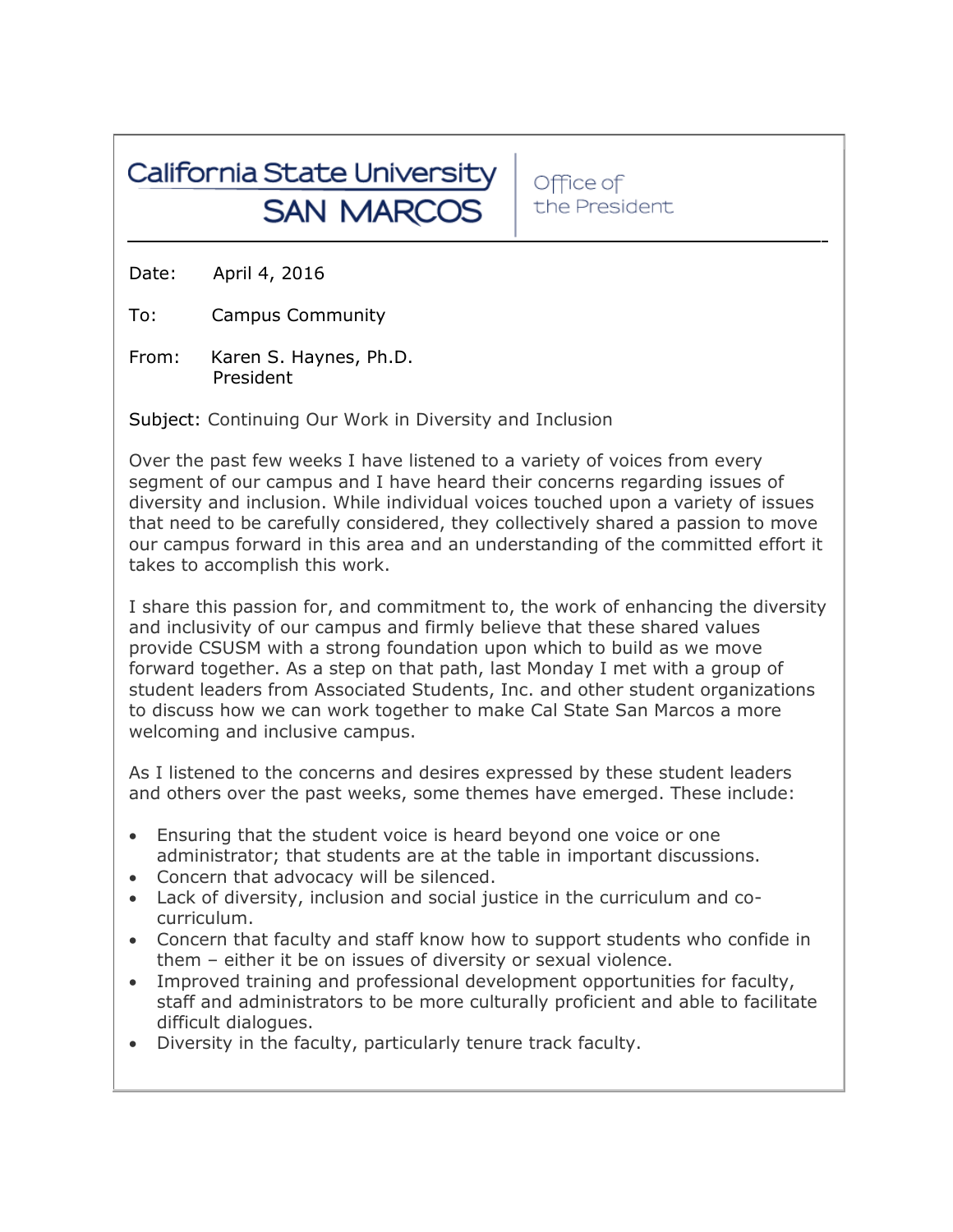At my meeting with student leaders I also shared some actions that we've already taken and will be taking relative to their concerns. A few of those actions in key areas are included below:

## Supporting Student Centers

- Funding has been set aside for a new Black Student Center, and plans for its establishment are moving forward. I am awaiting a report with recommendations regarding resourcing and structure for the center from a task force which was seated in December with strong student representation. This report is due to me in May.
- In addition to looking at the optimal resourcing and structure of the Office of Diversity, Educational Equity, Inclusion and Ombuds (DEEIO), we're also looking at how to leverage the partnerships with the various centers in ASI, the Cross-Cultural Center, the Latin@ Center, as well as the anticipated Black Student Center.

## Diversity of Campus Population

- Increasing the enrollment and retention of indigenous and black students is also in the Diversity and Inclusion strategic plan. Recently we disaggregated our students who fall into the multi-race category to get a better understanding of who these students are. Overall, 582 students indicate they have American Indian heritage, or about 4.8 percent of our student population. We are the only CSU with a Tribal Liaison. Our African American student retention rate is higher than any other student group, and we are exploring ways to ensure this also translates to better graduation rates and closing the achievement gap.
- A plan to increase diversity of tenured professors of color is in the draft strategic plan but efforts to achieve this goal have already been taking place. We've increased tenured faculty of color by 16 percent since we implemented required search committee training three years ago.
- Having started in spring 2015, we will continue to do the Diverse Learning Environment Survey every other year. An infographic highlighting the 2015 results has been posted on the CSUSM IP&A website [\(www.csusm.edu/ipa\)](http://www.csusm.edu/ipa) and we're sharing the results with several groups on campus, including the Graduation Initiative Steering Committee, Assessment Council, Student Life and Leadership and the Diversity Advisory Council to inform their work.

## Educating the Campus Community

 Training for staff, faculty and administrators is included in the draft Diversity strategic plan. While it cannot be mandated for faculty and staff, I intend to make it mandatory for administrators and strongly encourage it for faculty